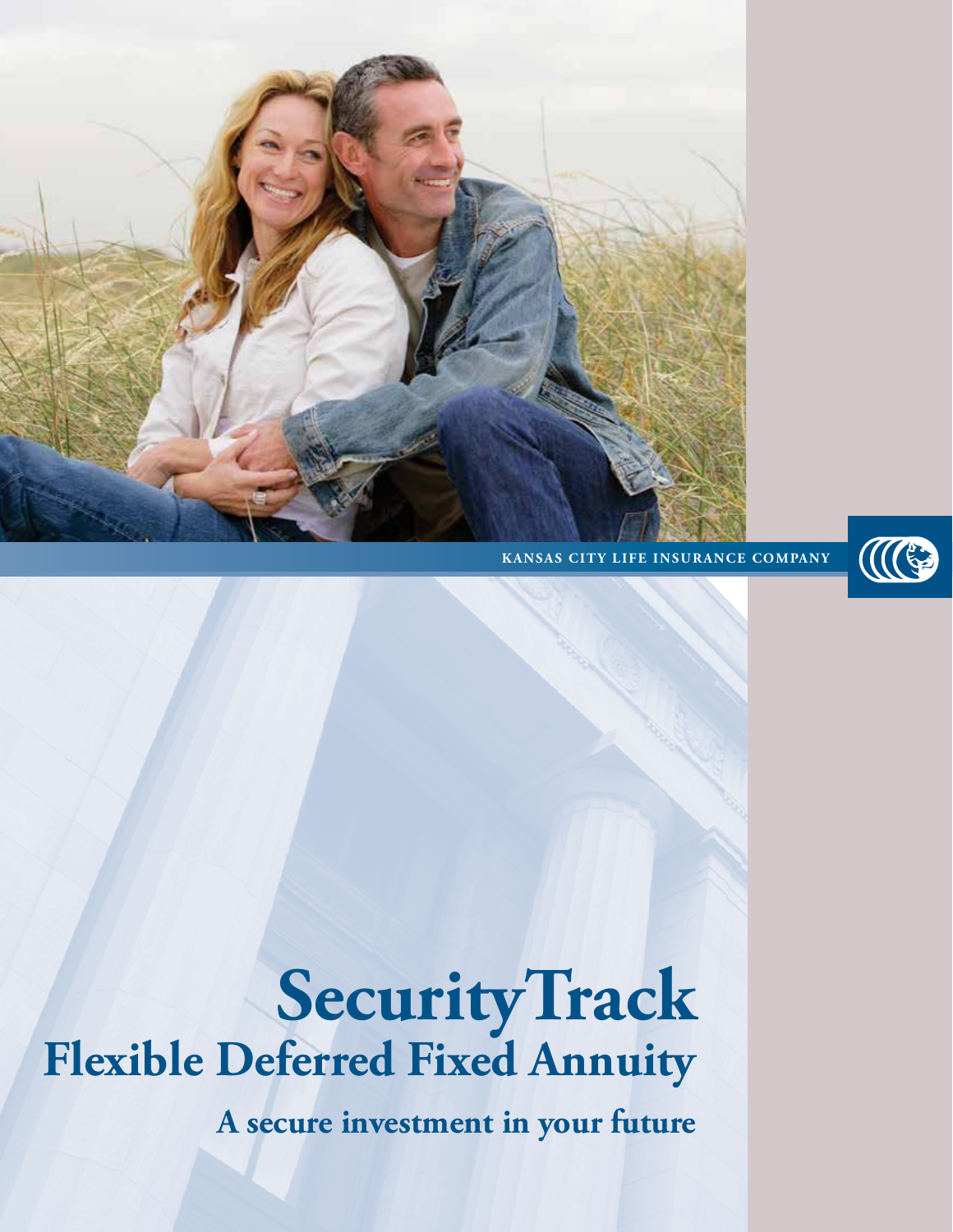# **A reliable plan to last a lifetime**

**Today's adults are living longer than ever before and filling their time with a multitude of activities. Enjoy your retirement even more with the assurance of Kansas City Life Insurance Company's SecurityTrack Flexible Deferred Fixed Annuity.**

**SecurityTrack is a secure investment for your future. This flexible deferred annuity accumulates tax-deferred assets for your retirement. Every dollar you put into the SecurityTrack Flexible Deferred Fixed Annuity earns interest daily, year after year, guaranteeing retirement income that will last a lifetime.**

**You've worked long and hard for your money. Now it's time to let your money work hard for you.**

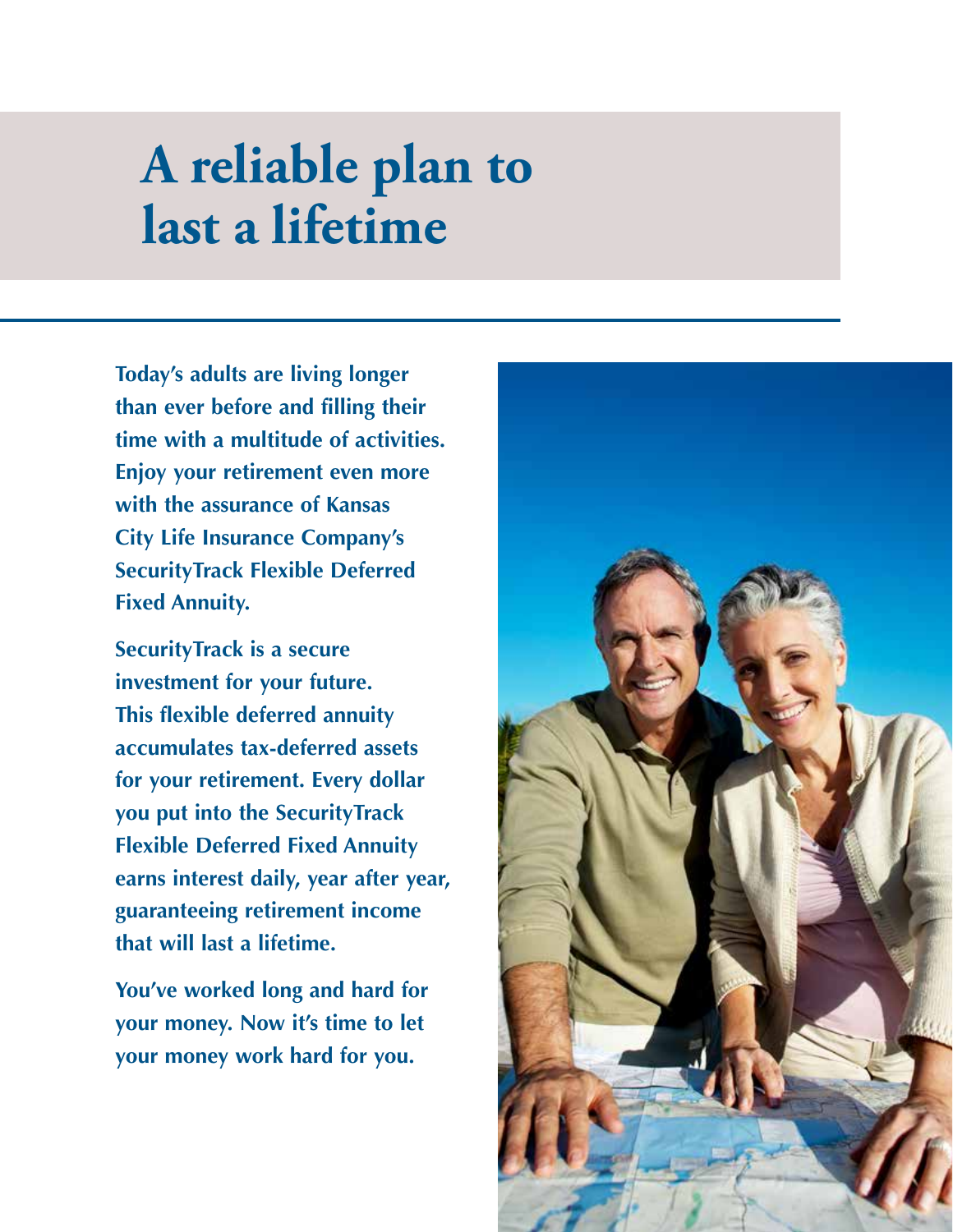### **The guarantee of a fixed annuity**

A fixed annuity is a contract between you and a life insurance company. The company promises to pay you interest on the premiums you pay into the annuity. Most individuals purchase annuities for long-term needs, meaning they do not plan to make withdrawals or begin receiving an income until sometime in the distant future.

With a fixed annuity, taxes on interest earnings are deferred until you make a withdrawal or start receiving income from the contract. A fixed annuity contract guarantees a minimum rate of interest. However, the life insurance company can, and often does, credit a higher rate.

Moreover, a fixed annuity offers you the option to receive a lifetime stream of income payments. Currently, this is the only financial product that can guarantee income payments you cannot outlive.



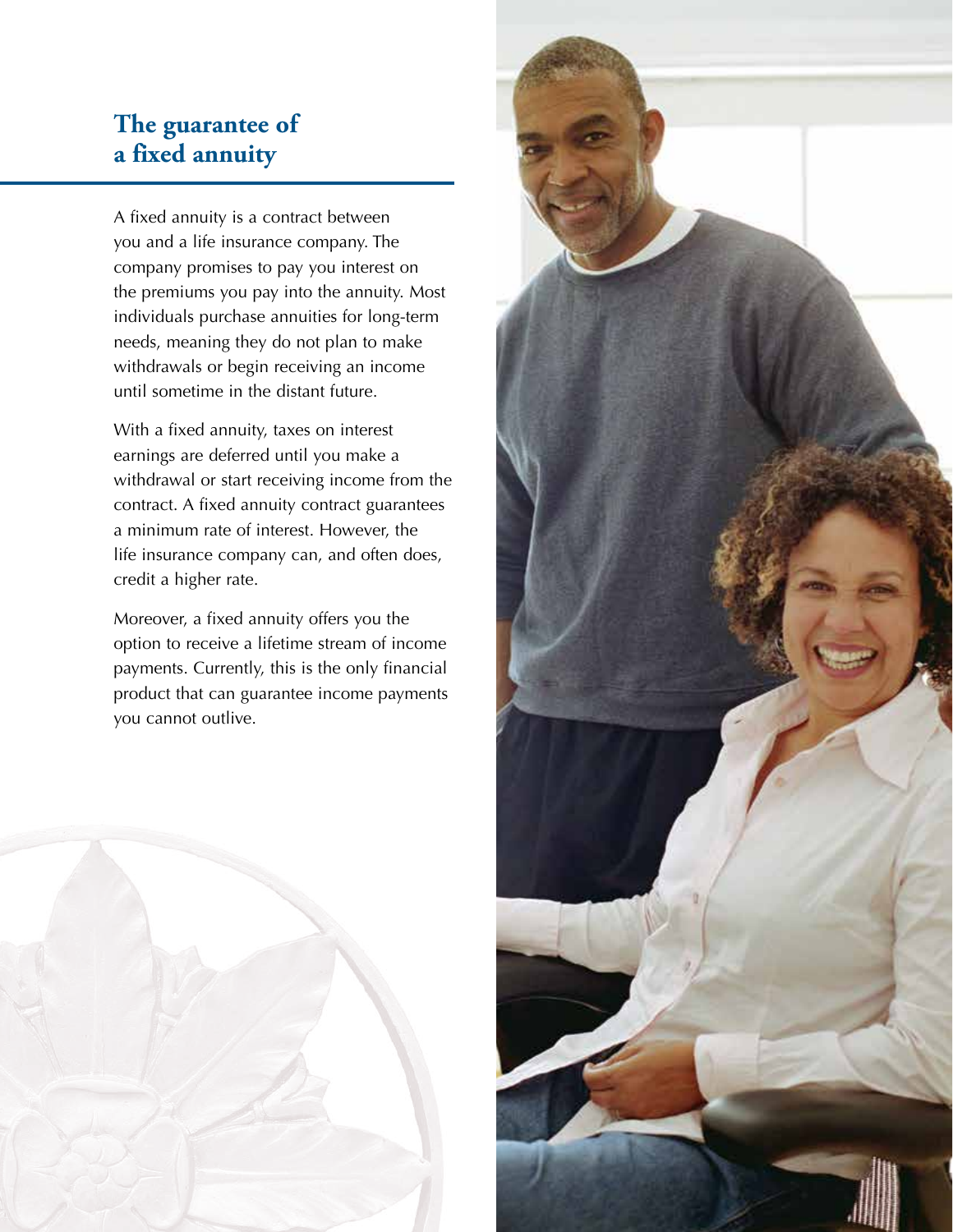## **Ease of purchase**

The SecurityTrack is a flexible product that can meet your long-term financial needs. It can provide a guaranteed retirement income to help secure your family's financial future.

The SecurityTrack Annuity is available to purchase up to age 80 for the annuitant and up to age 90 for the owner. The minimum premium amount is \$50 per month, \$600 annually or a single premium of \$5,000.

An annual administrative charge of \$30 will be deducted from the contract value at the end of each contract year. However, this charge will be waived if the contract value is at least \$10,000 or if \$600 of premium has been paid during the contract year.

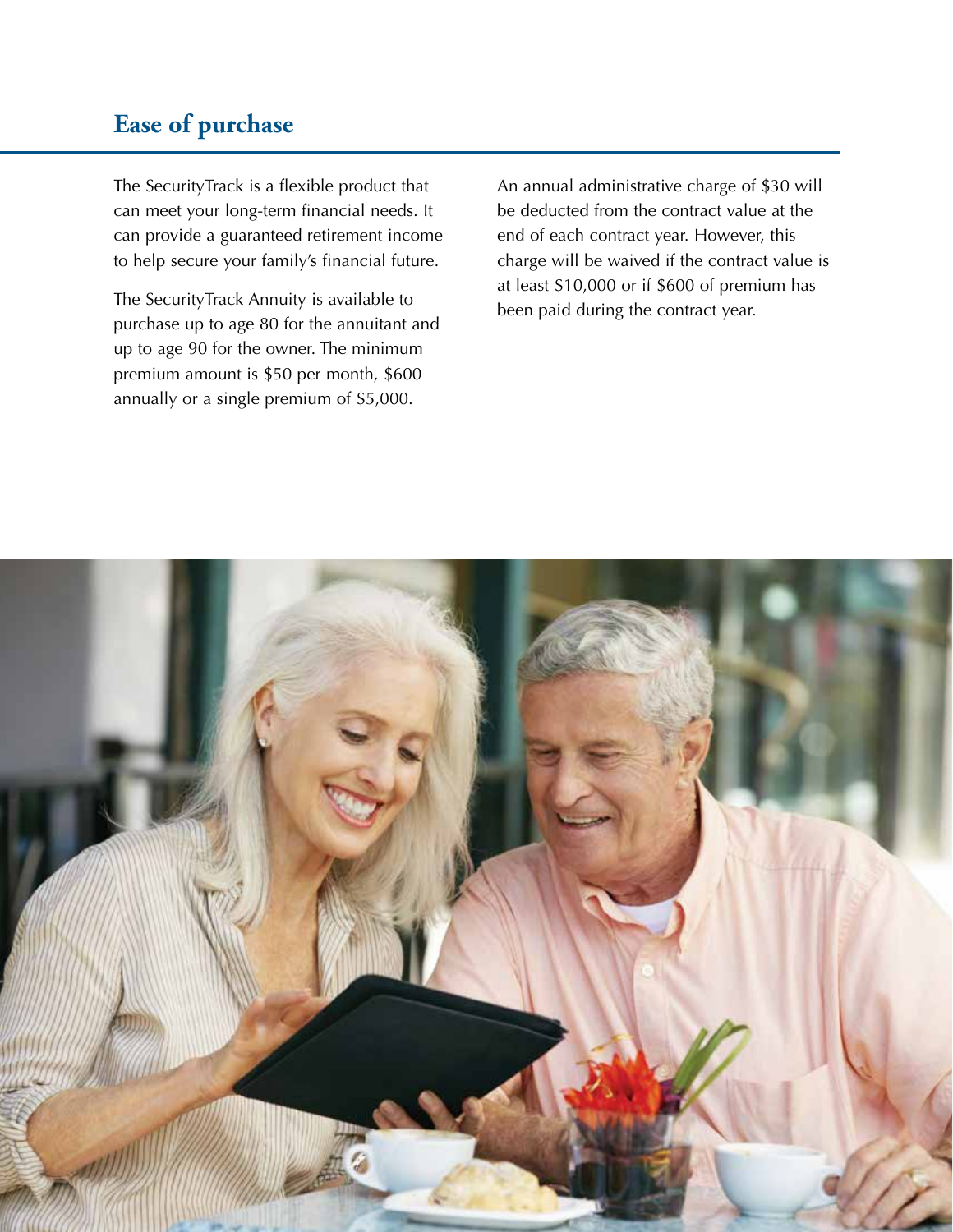

# **Valuable features**

With Kansas City Life's SecurityTrack, you may withdraw up to 10% of the contract value without a surrender charge. One such partial surrender/withdrawal is available each contract year without a surrender charge, beginning in year one. You may instead elect to receive automated interest payments or systematic withdrawals. Once these withdrawals exceed 10% of the beginning-of-contract-year value, surrender charges will be assessed.

Kansas City Life's SecurityTrack offers a variety of payment options when you annuitize – begin receiving an income. Some of these options are guaranteed to be payable throughout your lifetime. Surrender charges will be waived if proceeds are annuitized over a period of at least five years or if you elect certain income options.

If the owner is confined to a licensed nursing home for a period of at least 90 days, the full contract value may be transferred to a specified period payout with a minimum three-year payment period with no surrender charges. This feature is not available in California, Massachusetts or Pennsylvania.

If the annuitant should die before SecurityTrack matures, Kansas City Life will pay the named beneficiary the full contract value of the annuity. If the owner is not the annuitant and dies before the contract matures, the Company will pay the beneficiary the cash surrender value.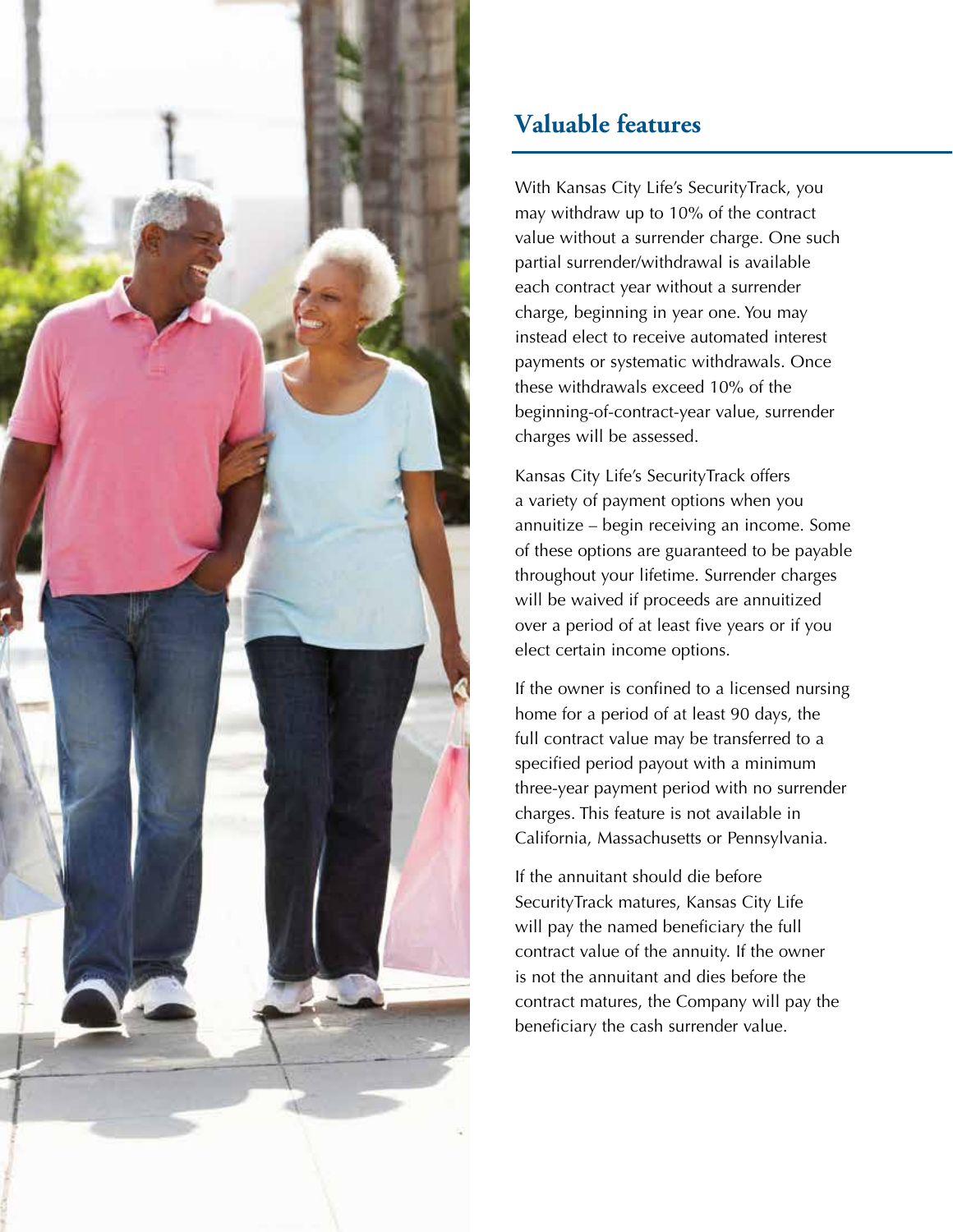# **Surrender charges**

If you need to withdraw more than 10% of the contract value, surrender charges may apply. These charges are calculated as

a percentage of the amount withdrawn and decline throughout the years you own your contract.

| Contract<br>Year | Surrender<br>Charge % |
|------------------|-----------------------|
| $1 - 2$          | 8                     |
| 3                |                       |
| 4                | 6                     |
| 5                | 5                     |
| 6                | 4                     |
| 7                | $\overline{2}$        |
| 8∓               |                       |

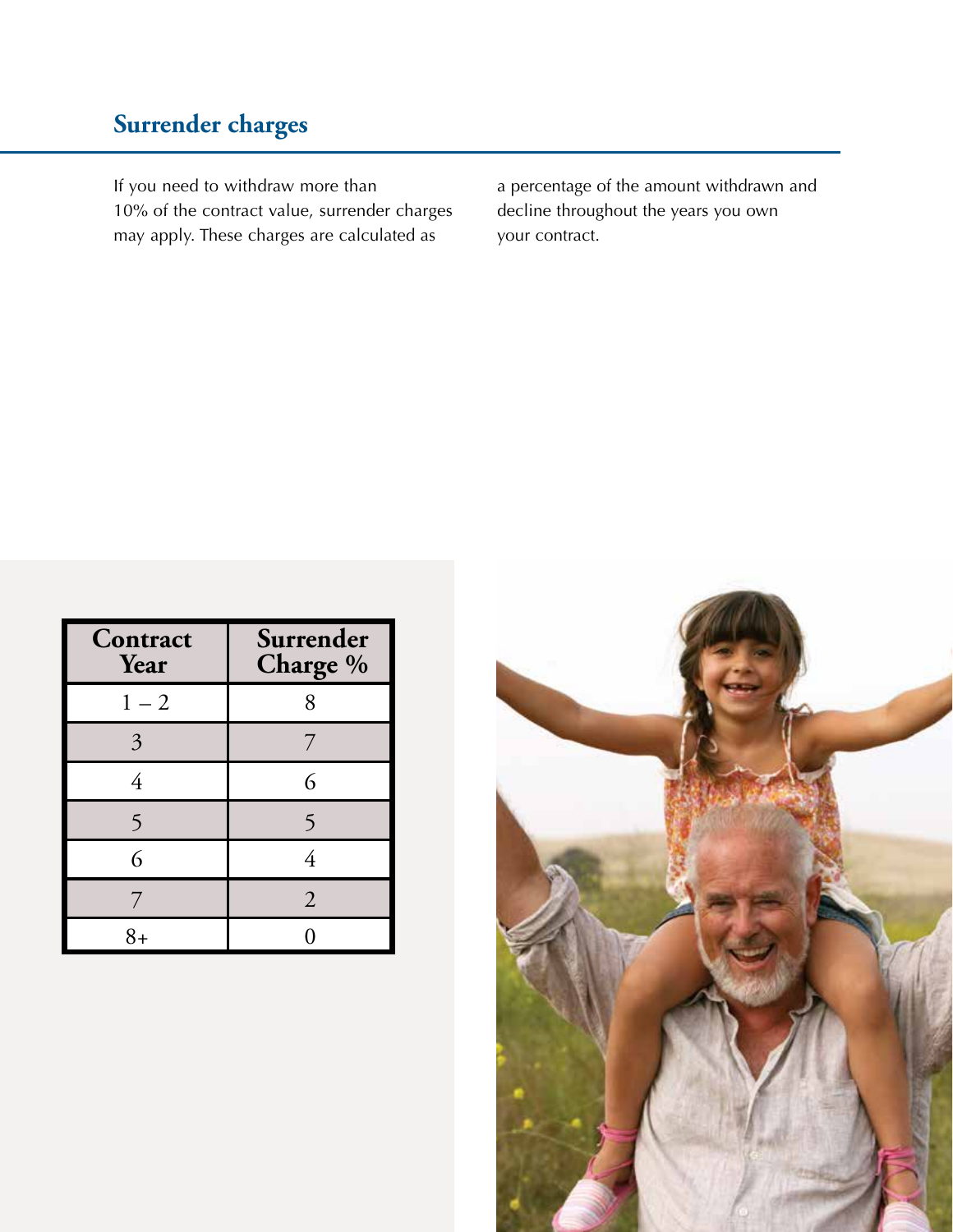### **Is Kansas City Life's SecurityTrack Annuity right for you?**

If you are looking for an insurance product that offers long-term savings\* with death benefit protection, then the SecurityTrack Annuity may be a perfect fit for you. Kansas City Life's SecurityTrack Annuity provides you with a tax-deferred interest on earnings while avoiding the cost and delay of probate\*\*. It also allows you to choose how you will receive income for your retirement.

#### **Act now to protect your assets**

There's no better time than right now to plan for your long-term financial needs. Your Kansas City Life representative can help determine the best plan for accomplishing your goals.

*\*Annuity withdrawals may be subject to a 10*% *federal excise penalty if the annuitant is under age 59 ½.*

*\*\*Annuities avoid probate only if one or more beneficiaries are named on the contract.*